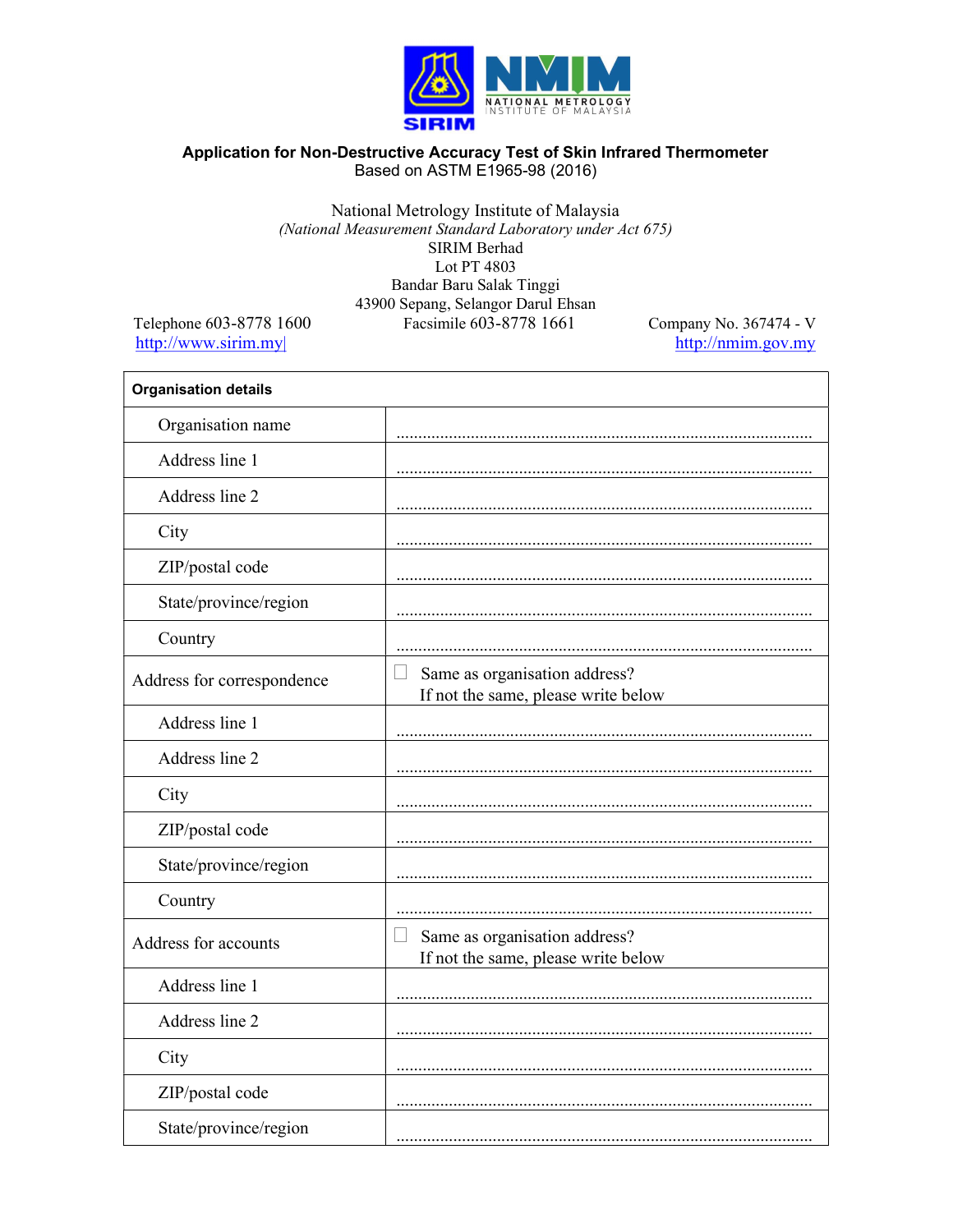| Country                                                                                       |                                                                                                                                                                             |  |  |
|-----------------------------------------------------------------------------------------------|-----------------------------------------------------------------------------------------------------------------------------------------------------------------------------|--|--|
| Organisation type                                                                             | Manufacturer<br>Agent for manufacturer<br>Н<br>Assembler of systems constituted of subsystems<br>$\overline{\phantom{a}}$<br>produced by various manufacturers<br>Importers |  |  |
| Manufacturer name                                                                             |                                                                                                                                                                             |  |  |
| Address line 1                                                                                |                                                                                                                                                                             |  |  |
| Address line 2                                                                                |                                                                                                                                                                             |  |  |
| City                                                                                          |                                                                                                                                                                             |  |  |
| ZIP/postal code                                                                               |                                                                                                                                                                             |  |  |
| State/province/region                                                                         |                                                                                                                                                                             |  |  |
| Country                                                                                       |                                                                                                                                                                             |  |  |
| <b>Contact details</b>                                                                        |                                                                                                                                                                             |  |  |
| Title                                                                                         | $\Box$ Miss<br>$\Box$ Mr<br>$\Box$ Dr<br>$\Box$ Mrs<br>$\Box$ Ms<br>$\Box$ Prof                                                                                             |  |  |
| Given name                                                                                    |                                                                                                                                                                             |  |  |
| Surname                                                                                       |                                                                                                                                                                             |  |  |
| Position                                                                                      |                                                                                                                                                                             |  |  |
| Email                                                                                         |                                                                                                                                                                             |  |  |
| Work phone                                                                                    |                                                                                                                                                                             |  |  |
| Fax                                                                                           |                                                                                                                                                                             |  |  |
| Mobile                                                                                        |                                                                                                                                                                             |  |  |
| Preferred method of contact                                                                   | Work phone<br>Mobile<br>Email<br>Fax                                                                                                                                        |  |  |
| <b>Application details</b>                                                                    |                                                                                                                                                                             |  |  |
| Type of application                                                                           | Non-destructive accuracy test                                                                                                                                               |  |  |
| <b>Instrument details</b>                                                                     |                                                                                                                                                                             |  |  |
| Date of manufacture:                                                                          |                                                                                                                                                                             |  |  |
| Description of instrument,<br>including technical characteristics<br>and intended application |                                                                                                                                                                             |  |  |
| Maker and model                                                                               |                                                                                                                                                                             |  |  |
|                                                                                               |                                                                                                                                                                             |  |  |